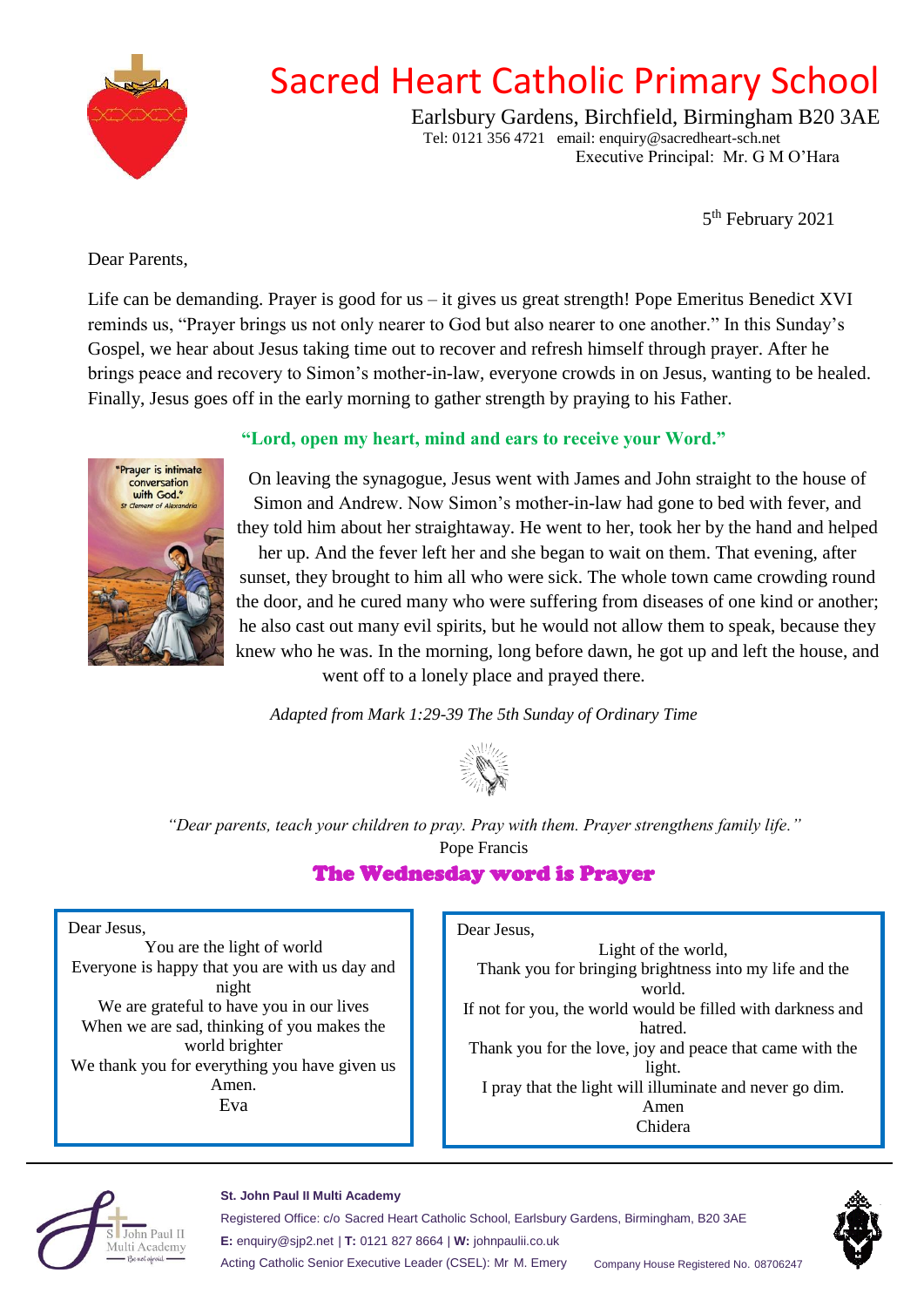



#### **St. John Paul II Multi Academy**

Registered Office: c/o Sacred Heart Catholic School, Earlsbury Gardens, Birmingham, B20 3AE **E:** enquiry@sjp2.net | **T:** 0121 827 8664 | **W:** johnpaulii.co.uk Acting Catholic Senior Executive Leader (CSEL): Mr M. Emery Company House Registered No. 08706247

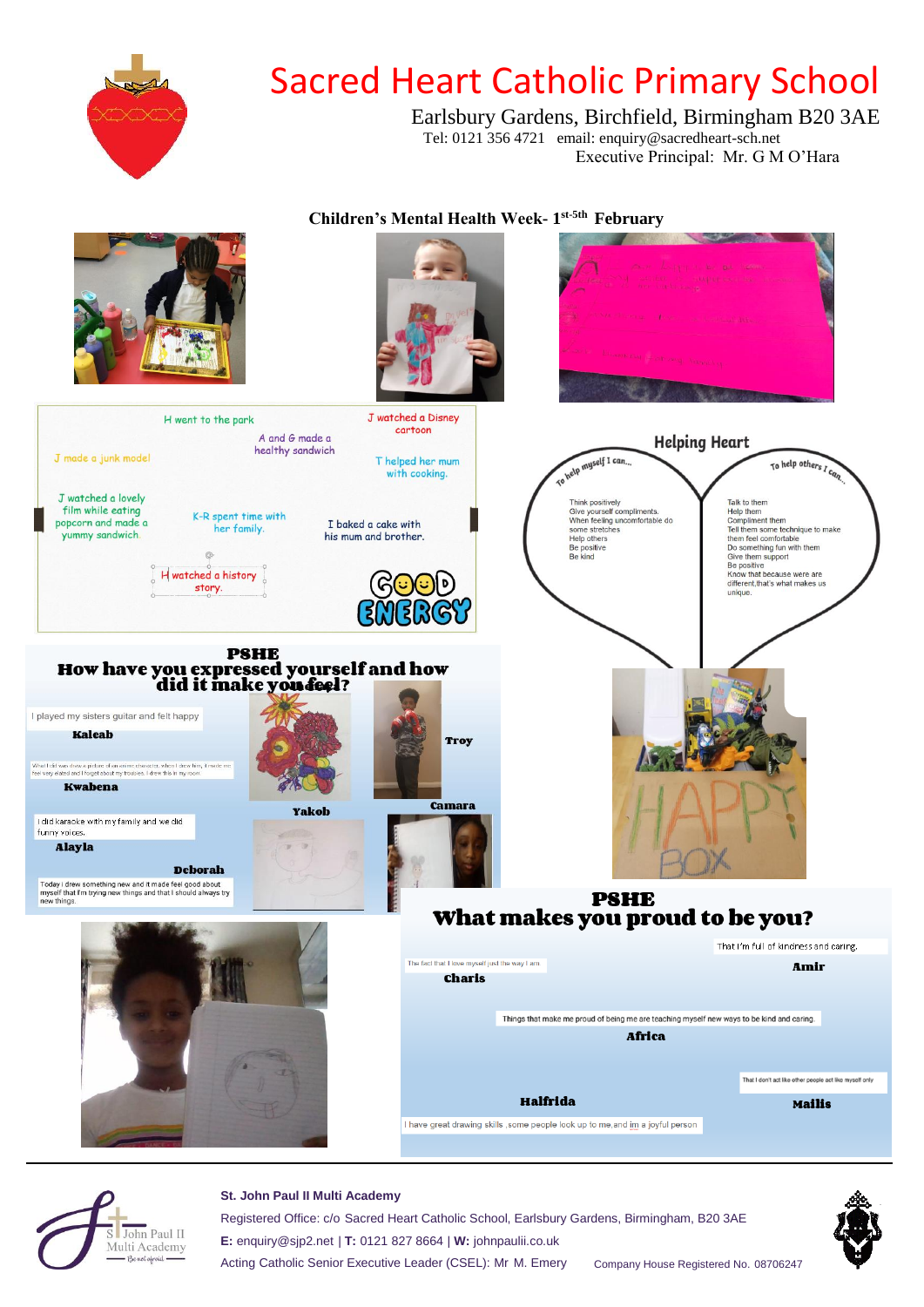

# Sacred Heart Catholic Primary School

Earlsbury Gardens, Birchfield, Birmingham B20 3AE Tel: 0121 356 4721 email: enquiry@sacredheart-sch.net

Executive Principal: Mr. G M O'Hara

#### **Jamboards for birthdays**

We have been so impressed at how quickly the children (and parents!) have learned their way around the new remote learning platforms. This week, we have been trialling the use of 'jamboards' on Google Classroom which allow children to add sticky notes, pictures and photographs for all to see. It is a great way for the children to have the feeling that they are working together.

As part of this, we would like to continue to celebrate the children's birthdays each week by creating a jamboard for the children to send happy birthday messages to each other as part of our well-being support. We hope the children enjoy seeing their own birthday jamboards!

#### *Example of Year 2 Jamboard for well-being*



### **Dress up Fridays**

As part of our well-being and focus on Children's Mental Health week, we would like all children, whether they are in school or at home, to dress in the most colourful clothes they can. We would love you to encourage your children to do this each Friday and send some photographs as part of 'Feel Good Friday.'



#### **St. John Paul II Multi Academy**

Registered Office: c/o Sacred Heart Catholic School, Earlsbury Gardens, Birmingham, B20 3AE **E:** enquiry@sjp2.net | **T:** 0121 827 8664 | **W:** johnpaulii.co.uk Acting Catholic Senior Executive Leader (CSEL): Mr M. Emery Company House Registered No. 08706247